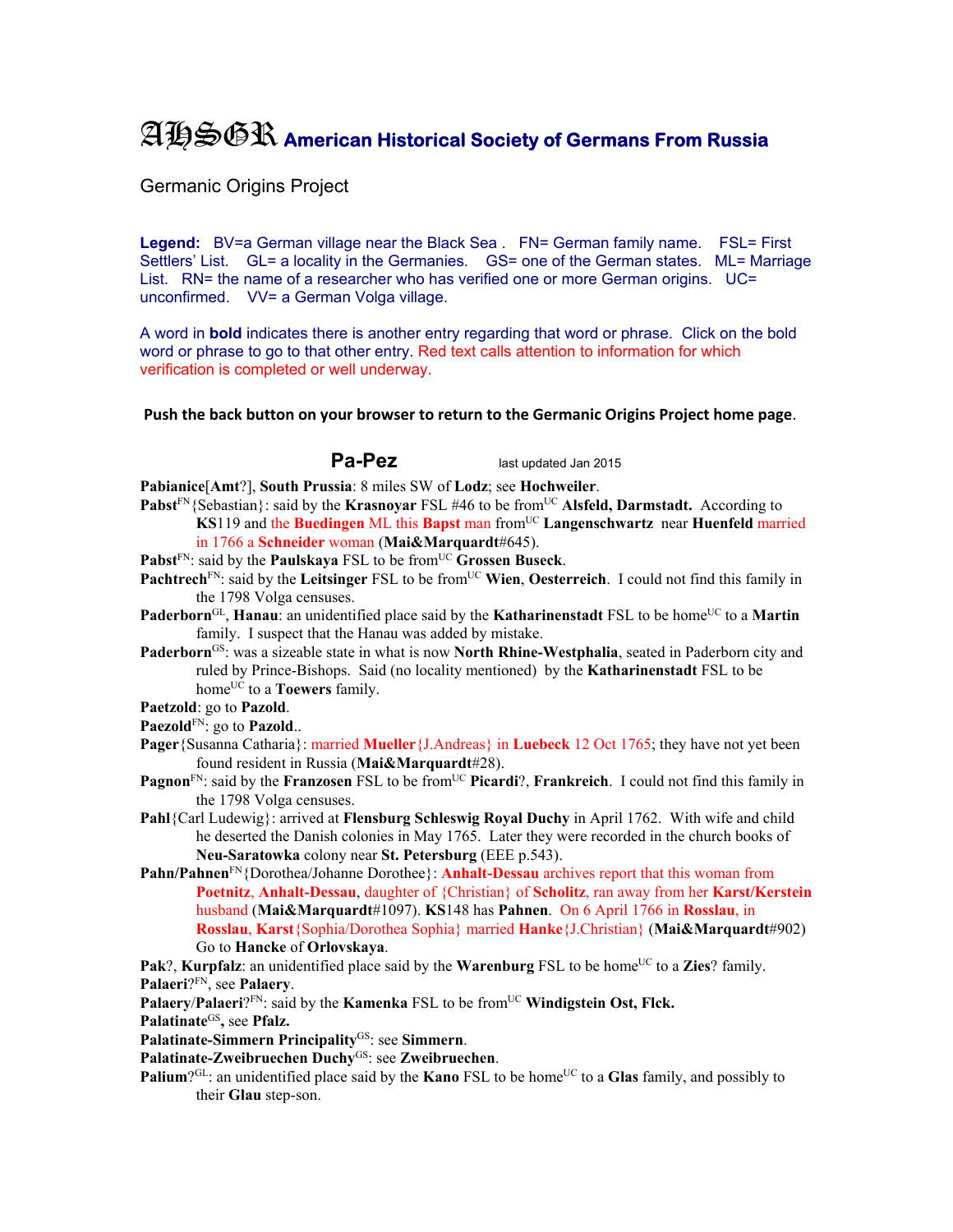**Pallatte** FN, see **Balart**.

- Palter<sup>FN</sup>: said by the Brabander FSL to be from<sup>UC</sup> Mittelstadt, Wuerttemberg [Duchy]. I could not find this family in the 1798 Volga censuses.
- **Palwes**?<sup>GL</sup>, [**Kur-**]**Koeln**: an unidentified place said by the **Brabander** FSL to be home<sup>UC</sup> to a **Baumeister** family.
- **Palyusel**(?)<sup>GL</sup>, **Daenmark**: an unidentified place said by the **Dinkel** FSL to be home<sup>UC</sup> to a **Heinrich** family.
- **Pamortal**?, **Kurmainz**: an unidentified place said by the **Dehler** FSL to be home<sup>UC</sup> to a **Strasser** family.
- **Pampel**(?){Sophia}: listed in 1798 as the spouse of **Hahnemann**{Daniel} (**Mai1798**:Yp55) and she probably is the wife listed in **Kulberg**2934.
- **Pamyatnaya**, **Pamyatnoye**, and **Pamjatnoje**<sup> $\bar{V}V$ </sup> are variants of the Russian name for **Rothammel**<sup>VV</sup>. **Pan**FN: see **Bien** and **Bihu**.
- **Panenau?, Wuerttemberg [Duchy]:** an unidentified place said by the **Reinwald** FSL to be home<sup>UC</sup> to the **Ben** family.
- **Panier**<sup>FN</sup>: said by the **Franzosen** FSL to be from<sup>UC</sup> **Poligne**, **Frankreich**. I could not find this family in the 1798 Volga censuses.
- **Paninskaya**<sup>VV</sup>: a variant of the Russian name for **Schoenchen**<sup>VV</sup>.
- Paninskoje<sup>VV</sup>: a variant of the Russian name for **Schoenchen**<sup>VV</sup>.
- Paninskoye<sup>VV</sup>: a variant of the Russian name for **Schoenchen**<sup>VV</sup>.
- **Pannstedt**GL**, Lower Saxony**: see **Pinnstadt**.
- **Panovka**VV: a Russian name for **Hildmann**VV.
- Panowka<sup>VV</sup>: a Russian name for **Hildmann**<sup>VV</sup>.
- **Panrod**, **Nassau-Usingen** [**Principality**]: is 22 km NNW of **Wiesbaden** city centre and was said by the **Straub** FSL to be home<sup>UC</sup> to a **Scherer** family. A Simon Family Chart spelled this **Panroth**.
- **Panroth**GL: see **Panrod**.
- **Pansenheim**?, **Wuerttemberg** [Duchy]: an unidentified place said by the **Warenburg** FSL to be home<sup>UC</sup> to an **Uhl** family.
- **Papenberger** FN: said by the **Dehler** FSL to be from<sup>UC</sup> **Ilmstein**?, **Kurpfalz**. I could not find this family in the 1798 Volga censuses.
- Pappenheim<sup>FN</sup>{Alexander}: from<sup>UC</sup> Messbach, Lictenberg Amt, Hessen Darmstardt Landgraviate, arrived at **Schleswig city, Schleswig Royal Duchy** in May 1761. With wife {A.Eva} and son, he requested permission to leave **Denmark** in May 1765 (**EEE** pp.543-544). By July 1766 they had settled in **Doenhof** FSL #18 which said he was from<sup>UC</sup> **Darmstadt** (no locality mentioned).
- **Pappenheim**[?], **Hanau** [**County**][?]: an unidentified place said by the **Straub** FSL to be home<sup>UC</sup> to a **Glock** family.
- **Pappenheim** [**Barony**]: this barony centered on the town of the same name lay on both sides of the Altmuehl River between Treuchtlingen and Solnhofen. Said by the **Galka** FSL to be home<sup>UC</sup> to a **Wuensch/Wunsch** family. Said to be home<sup>UC</sup> to **Mueller**{J.Georg} who married **Meck**{A.Maria} in **Woehrd** 30 Apr 1766 (**Mai&Marquardt**#781). There was one other Pappenheim in Germany to which the FSL may have refered.
- **Parchim**GL**, Mecklenburg**: is some 89 miles NW of Berlin center, and said by the **Katharinenstadt** FSL to be home<sup>UC</sup> to a **Holzvogt** family.
- **Pardel**<sup>FN</sup>: said by the **Norka** FSL to be from<sup>UC</sup> **Hessen** (no locality mentioned). I cannot find them in the index to the 1798 censuses under either Pardel or Bartel.
- **Parent**{Louis}: married **Schneider**{Barbara} in **Buedingen** 11 March 1766 (**Mai&Marquardt**#409). Not found in any later source.
- **Paris/Paries/Bareis**FN{Andreas}: **Anhalt-Dessau** archives say he left from **Quelllendorf** in 1766 with wife & 2 daughters (**Mai&Marquardt**#1130). With wife {Eleonora} and daughters {Sophia & Charlotta} he arrived in **Russia** 4 July 1766, said to be from **Dessau** (**Kulberg**1307). Later in 1766 **Paries** with wife {A.Sophia} & daughter {A.Sophia} took transport in **Oranienbaum** for the **Volga** (**T**5994-5996). By 7 June 1766 with wife {Sophia} and daughter {Sabina} he had settled at **Boaro** FSL #40, said to be from<sup>UC</sup> Quellendorf, Dessau. Spelled Bareis in 1798 when wife {Sophia}'s maiden name is given as **Schulz** (**Mai1798**: Bx21).
- **Paris**<sup>GL</sup>, **Frankreich**: said by the **Brabander** FSL to be home<sup>UC</sup> to a **Lombar** family. Said by the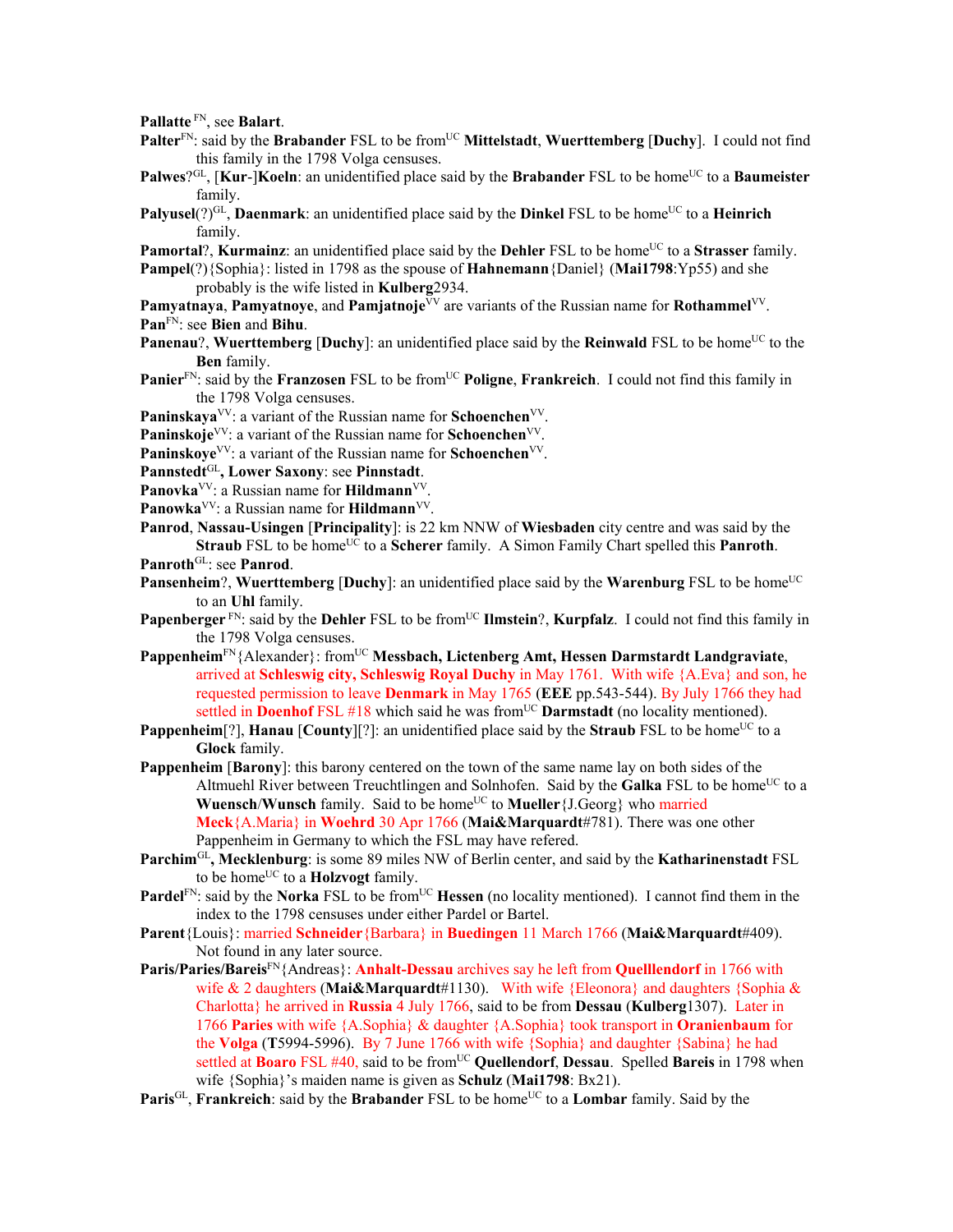**Franzosen** FSL to be homeUC to **Certele**, **Charpentier**, **Dubois**, **Fouche**/**Fushi**?/**Foos**, **Gene**, **Lemaire**{Peter}, **Tardive**, and possibly **Mounie**{M.Angelika} families. Said by the Katharinenstadt FSL to be home<sup>UC</sup> to Davennes, Gloo, frau Gloo, Jardins, Rambeau, and **Soquiete** families. Said by the **Ober-Monjou** FSL to be home<sup>UC</sup> to a **Koenig** family; Kulberg said this was in **Frankreich**.

Partizanskoye<sup>VV</sup>: a Russian name for Schuck<sup>VV</sup>.

- **Paschau**<sup>FN</sup>: said by the **Brabander** FSL to be from<sup>UC</sup> **Schmierlach**?, **Oberelz**?. I could not find this family name in the 1798 censuses.
- **Paschner**?FN: Herr **Paschner** was said by the **Fischer** FSL to be from<sup>UC</sup> **Denkbeim**?, **Potonsk**? While his frau was said to come from **Saara, Sachsen**. The family name may have been spelled **Buechner** in 1798 (**Mai1798**:Fs43)??
- **Pashka**FN: see **Baschka**.
- **Paske/Pashka/Baschka**{G.Friedrich+w+2c}: **Kulberg**78 said they were from<sup>UC</sup> Schleswig. Not in **T**. Said by the **Kano** FSL (#57 which gives two spellings) to be fromUC **Lagnitz**?, with a **Mattis** step-son in the household.

**Pasqual**FN: see **Paxale**.

- **Passau<sup>GL</sup>, Ansbach**: an unidentified place said by the **Herzog** FSL to be home<sup>UC</sup> to a **Weigel** family.
- **Passau Bishopric** <sup>GS</sup>: a country in what is now easternmost **Bavaria** whose lands were mostly N and E of **Passau** city and it seemingly had nothing to do with **Ansbach**.
- **Passel**FN: said by the **Neidermoniou** FSL to be from<sup>UC</sup> **Quellendorf**, **Dessau**. I could not find this family in the 1798 censuses.
- **Passer[**J.Georg&Maria}: see **Bossert**{A.Maria} and {Elisabeth}.

**Pastel**: he had married **Basser**{A.Maria} and so may have been a **Luzern** first settler (**Mai1798**:Mv1604).

**Pastern**FN: said by the **Katharinenstadt** FSL to be fromUC **Gruenberg**, **Hessen**.

- **Pastron**FN: see **Bastron**.
- **Pateno**GL an unidentifed locality said by the first transcription of the **Stahl-am-Karaman** FSL(#29) to be in the County of **Hanaustadt** and to be home<sup>UC</sup> to **Raush**{Daniel}.
- **Paterburg**<sup>GL</sup>: an unidentified place said by the **Enders** FSL to be home<sup>UC</sup> to frau **Kraft** nee **Kifler**?. See below.
- **Paterburg**GL, **Hanau** [**County**]: an unidentified place said by the Pleve version of the **Stahl-am-Karaman** FSL (#29) to be home<sup>UC</sup> to **Rausch** {Daniel}. See **Pateno**.
- **Paterburg**<sup>GL</sup>, **Katelbusch**?: an unidentified place said by the **Enders** FSL to be home<sup>UC</sup> to a **Kifler**? family. See below:
- **Paterburg**<sup>GL</sup>, **Kennlinsk**?: an unidentified place said by the **Enders** FSL to be home<sup>UC</sup> to a **Kifler**? family. See below:
- **Patersberg**GL, **Katzenelnbogen County**: this place is some 16 miles SE of **Koblenz** city on the E bank of the Rhine River. It just might be the place refered to in the previous three entries.

Patt/Batt/Bott?<sup>FN</sup>: said by the Preuss FSL to be from<sup>UC</sup> Werchau, Kur Trier.

**Patz/Batz**{Christian}: he married **Baumhemel**{Cath.Barbara} on 28 May 1765 in **Rosslau**

(**Mai&Marquardt**#849, **KS**120). Not found in **Kulberg**, **T**, any published FSL, or **Mai1798**.

- **Patzel**{Christoph}: **Anhalt-Dessau** archival records report that he came to **Quellendorf** from **Salfurt**; having sold his house to Waydenhammer{Gottfried} of **Jessnitz**, in 1766, with wife and 5 children he left for **Russia (Mai&Marquardt**#1131).He with wife {Magdalena} and 2 children arrived in **Russia** 4 July 1766, said to be from **Dessau** (**Kulberg**#1427). Later in 1766 with wife {M.Magdalena} and 2 children he took transport in **Oranienbaum** for the **Volga**, on which trip he died (**T**5651-5654). So far I have not found either the widow or the children in any **Volga**  census.
- **Patzel**FN: also see **Pazold**.

## **Patzler**FN: see **Reimer** of **Orlovskaya**.

- **Pauck/Tauk**{Adam}: **KS**:82 and 148 say this party of 5 from<sup>UC</sup> **Hesse** in 1764 was sent on to the **Saratov** area as part of the group of colonists transported under the command of Captain Paykul and Cornet Rehbinder. I have not found them in any published FSL.
- **Paul/Pauli<sup>FN</sup>{Antony}: of Reformed faith, from<sup>UC</sup> Leutershausen, a holding of the Noble Count von Wiser** in **Kurpfalz**, arriving in May 1761 at **Schleswig city, Schleswig Royal Duchy**. With wife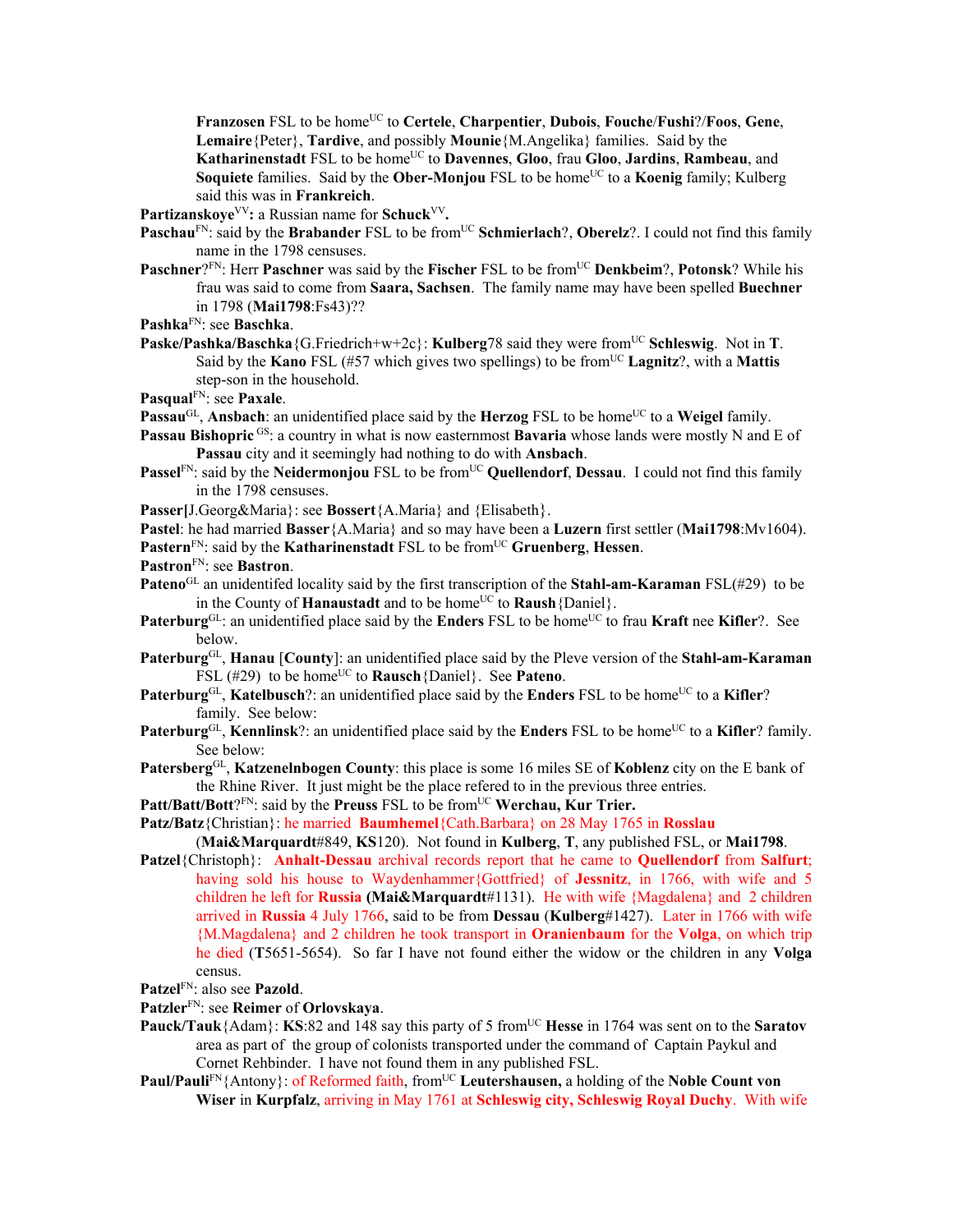and 2 daughters he requested permission to leave **Denmark** in April 1763 (**EEE** p.544). By Sept 1764 they had settled in **Anton** FSL #5 which said he was from<sup>UC</sup> Heidelberg Oberamt, **Kurpfalz**. Spelled both **Paul** (**Mai1798**:An37, 21 and Kk3) and possibly **Pauli** (An39) in 1798. **KS**148 says together with his family he moved from **Salzburg** to **Dombach** near **Limburg.**

**Paul**FN: said by the 1798 **Bauer** census to be the maiden name of frau **Ferber** (**Mai1798**:Br11).

- **PaulFN:** said by the **Bettinger** FSL to be from<sup>UC</sup> **England**. This widower surely died prior to the 1798 census.
- **Paul**FN: said by the **Graf** 1798 census to be the maiden name of the wife of Herr **Heile** who first settled in **Kano** (**Mai1798**:Gf01).
- **Paul**FN: said by the **Jost** FSL to be fromUC **Freital**, **Brandenburg**.
- **Paul**{Andreas}<sup>FN</sup>: said by the **Kano** FSL to be from<sup>UC</sup> **Belzig**. His children may be in the 1798 census (**Mai1798**:Kn15,19).
- **Paul/Pavel**{Maria}<sup>FN</sup>: said by the **Kano** FSL #78a to be a step-daughter in the **Mueller**{Konrad} household. In 1766 her mother's widowed married name was given as **Pavel** (**Mai&Marquardt**#175), which might have been a mistake for **Paul**.
- **Paul**{Katharina}: said by the **Zug** 1798 census to be the maiden name of the wife of **Marx**{Heinrich} (**Mai1798**:Zg10), possible first settler of **Katharinenstdt**.
- Paul<sup>FN</sup>: said by the Kolb FSL to be from<sup>UC</sup> Weilmuenster, Weilburg.
- Paul<sup>FN</sup>{A.Eliesab.}: according to the **Buedingen** ML this daughter of {Peter} from<sup>UC</sup> Gehlweiler married 5 June 1766 **Wolff**{Friedrich}; by 1767 this couple was settled at **Kraft** FSL #49; in 1775 at **Norka** 110; in 1798 at **Norka** 115 (**Mai&Marquardt**#682).
- Paul{M.Barbara}: another daughter of {Peter}from<sup>UC</sup> Gehlweiler married 5 June 1766 Soether{J.Adam}; by 1767 this couple was settled at **Norka** FSL #105; in 1775 at **Norka** 147; in 1798 at **Norka** 154 (**Mai&Marquardt**#681).
- **Paul**{Johann+w}: **Kulberg**40 said they were from **Kesten**UC. Not found in **T** nor in any published FSL.
- Paul<sup>FN</sup>: the Buedingen ML says this woman from<sup>UC</sup> Gehlweiler married in 1766 a Soether man; by 1767 this couple was in **Norka** (**Mai&Marquardt**#681).
- **Paul**{Heinrich}: on 4 July 1766 a **Nau** couple arrived in **Russia**, Herr **Nau** said to be from **Mainz**, with {Heinrich} listed as a **Nau** son (**Kulberg**#2028). Not found in **T**. By 15 July 1767 {Heinrich} is a 13 year old Catholic stepson in the **Nau**{Johannes} household #105 & 105a of the **Preuss** FSL where his apparent mother {Julianna} age 31 is wife to **Nau**. Not yet identified in **Mai1798**.
- **Paul**{Georg Michael}<sup>FN</sup>: said by the **Rohleder** FSL #35 to be from<sup>UC</sup> [**Kur-]Mainz**. For 1798 see **Mai1798**:Rl01. Corina **Hirt** proved him to be the son of {Peter Anton}.
- **Paul**{PeterAnton}FN:born about 1709 probably in **Allfeld** which is where his wife {A.Katharina} daughter of **Awerbach/Aurbach**{Melchior} was baptized 14 Feb 1719, where in May 1741 this couple were married and where their six children were baptized during 1742-1763. Corina **Hirt** proved the foregoing genealogical information using **LDS Film** #1049314. Not found in either **Kulberg**  or in **T**. By 14 July 1766 he and his new wife {Marianna} had settled at **Rohleder** FSL #22, he said to be from<sup>UC</sup> [**Kur-**]**Mainz**, whereas his wife was said to be from<sup>UC</sup> [**Baden-**]Durlach [**Margarviate**]. For 1798 see **Mai1798**:Rl1, 16, and 21 plus Bo37, Hr19.
- **Paul**FN: this may have been the maiden name of the wife of Herr **Kohlmann** of **Rohleder** (**Mai1798**:Hr01?).
- **Paul**FN: this family name was found recorded in **Herborn** marriage records 1762-1767; see **Flegel** trip.

**Paul**FN: also see **Pauly**.

- **Paulbrunn**?<sup>GL</sup>, **Wuerttemberg**: an unidentified place said by the **Fischer** FSL to be home<sup>UC</sup> to a **Kaust** family and possibly to a **Graul**? family.
- **Pauly**FN: also see **Pauli**.
- **Pauli**FN{Dominik}: by 11 Sept 1767 he and wife {Elisabeth} had settled at **Hoelzel** FSL #54, he said to be fromUC **Summern**?, **Luxembourg**. For 1798 see **Mai1798**:Nk52.
- **Pauly/Paul**{J. Sebastian/Sebastian Martin}; said by **Kulberg**129 and **T**5957-60 to be of the Reformed faith fromUC **Braunfels**. **KS**148 has both {J.Sebastian} and {Sebastian Martin}.By 7 June 1767 {Sebastian} with wife {Katharina} and 2 children had settled at **Kano** FSL #74, he said to be fromUC **Villingen**. Bill Pickelhaupt says he found this man's origin. Spelled **Paul** in 1798 (**Mai1798**:Rm18).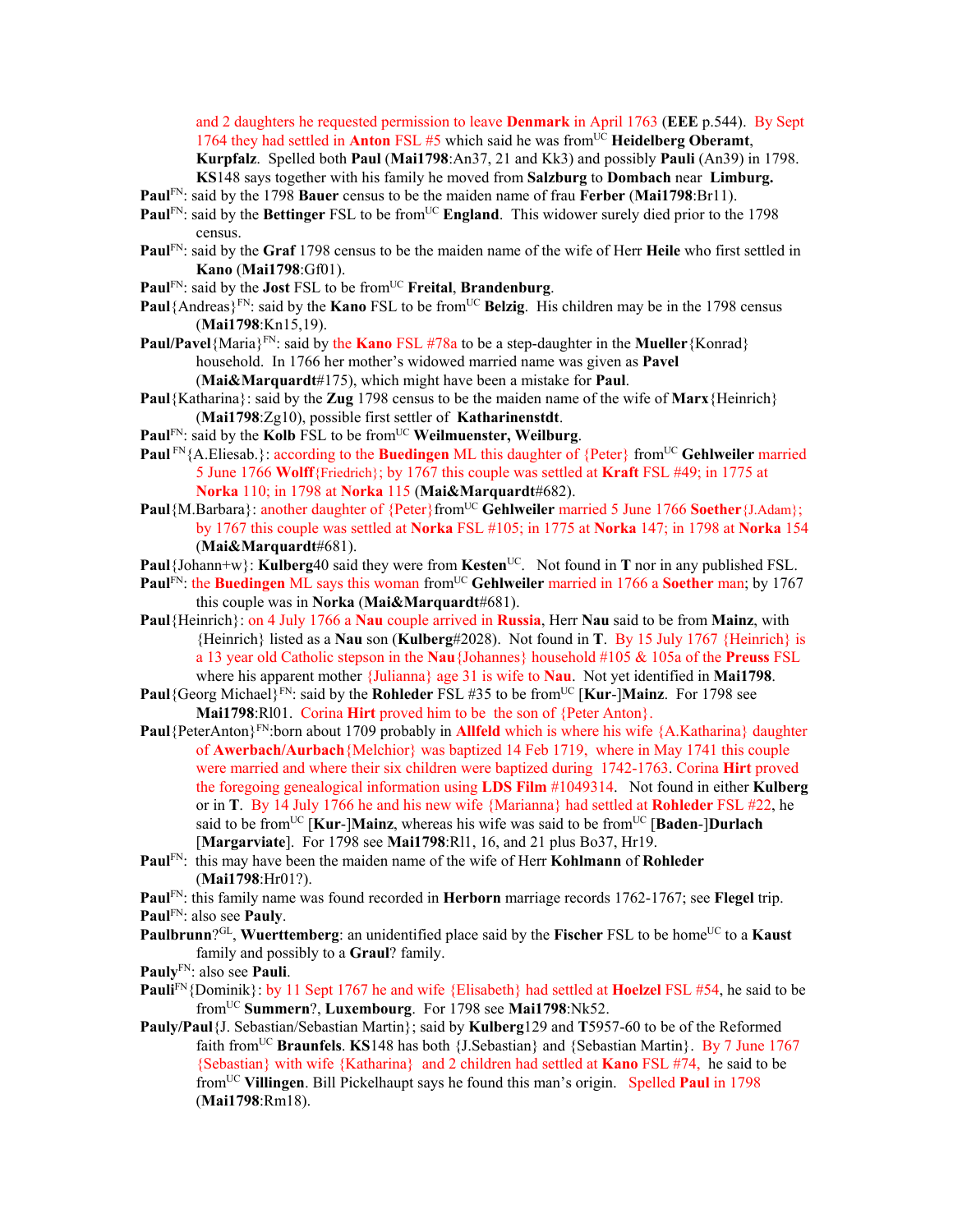- **Pauly**FN{Dorothea}: by 12 May 1767 this widow with 2 children had settled at **Keller** FSL #71, she said to be fromUC **Kamberg**, **Kurtrier**. For 1798 see (**Mai1798**:Nk11).
- **Pauly**FN{Katharina}: by 3 Aug 1767 this widow had settled at **Neidermonjou** FSL #234 and in 1768 was reported to have moved to **Schaffhausen**, she said to be from **Nassau-Siegen**?.
- **Pauli/Pauly**FN{Philipp Jacob}: by 15 Aug 1767 with wife {M.Elisabeth} and 4 children he had settled at Norka FSL #16, he said to be from<sup>UC</sup> **Isenburg** (no locality mentioned). Later spelled **Pauly** (**Mai1798**:Nr174, 188, An38).
- **Pauly**<sup>FN</sup>: said by the **Norka** FSL to be from<sup>UC</sup> **Isenburg** (no locality mentioned). For 1793 and 1798 see (**Mai1798**:Mv1986, 1987, Nr188, 155, 226, An38, and Kt28.
- **Pauly/Pauli/Pauli<sup>FN</sup>**{Johanna Dorothea}: said by the **Ober-Monjou** FSL #83 to be the family name of frau **Sommer** and of her brother. Spelled **Pauli** at her marriage in 1766 **Luebeck** (**Mai&Marquardt**#124).
- **Pauly**<sup>FN</sup>{J.Georg}: on 25 July 1766 {Georg}, wife {Maria} and daughter arrived in **Russia**, he said to be from **Strassburg** (**Kulberg**2476).Later in 1766 he & {M.Dorothea}, accompanied by **Lantzberger**{Zacharias} (3116), in **Oranienbaum** took transport for the **Volga**, on which trip son {Arndt Gottfriedt} was born (**T**3113-3115). By 30 Aug 1767 this couple had settled at **Schaefer** FSL #50, he said to be from<sup>UC</sup> Strassburg, Frankreich with the orphaned **Grapp**/**Graf**{Barbara & Franziska} (50b) as well as the single **Landberger**{Zacharias} (50a) in the household. I could not find either the Paulys or the **Lantzberger/Landberger** in **Mai1798**.
- **Pauly**<sup>FN</sup>: said (no locality given) by the **Urbach** FSL to be a single young man from<sup>UC</sup> [**Hessen**-]**Darmstadt** [**Landgraviate**]. I could not find him in **Mai1798**.
- **Pauli**{Philipp Jakob}: **KS**148 says he was from the city of **Buedingen**. Did he reach the **Volga**?
- **Pauli**FN: also see **Paul** and **Pauly**.
- **Paulin**FN: listed by the 1816 **Glueckstal** census (**KS**:673, 392) with no origin. The GCRA found some reason to believe that they may have come fromUC **Gundelfingen**, **Freiburg** [**Amt**], **Baden**. See the **GCRA** book for more details.
- Paulsberg<sup>BV</sup>: the official Russian name for **Kulm<sup>BV</sup>**, **Bessarabia**.
- **Paulsen**FN: see **Paulson**.
- **Paulshain**GL: see **Paulsheim**.
- **Paulsheim**<sup>GL</sup>, Plekenberg County: an unidentified place, said by the Walter FSL to be home<sup>UC</sup> to a **Burgeis** family. There is a **Paulshain** some 10 miles SW of **Dresden, Saxony**.
- **Paulskaya**VV: (aka **Paulskoye** and **Paulskoje**) is a Lutheran German village founded in 1767 on the eastern side of the Volga. Its two FSL (the first list and a supplemental one done later) are now published in Pleve, Einwanderung …, vol.III, pp. 331-376. According to this, the first settlers were from the following places {italics indicate information from the Kuhlberg list} with the family names shown here in parens. Other spellings of family names, usually from later sources are in square brackets. Verified origin information is in red. The number with the family name is their FSL household number, except that those in the supplemental list have 100 added to their original number:
	- from **Albungen**?, **Darmstadt**: (**Freund**154);
	- from **Alsfeld**: (**Schmat**?[**Schmidt**]74);
	- from **Ansbach**?: (**Geld**[**Held**]193);
	- from **Arnstein**: (**Kahler**[**Keller**]81);
	- from **Artburg**, *Sachsen*: (**Berger**85);
	- from **Aschen**?: (**Gosselbach**?[**Hasselbach**?]166);
	- from **Auerbach**: (**Giest**?127 and perhaps **Braun**127a);
	- from **Aurach**: (**Kor**?189);
	- from **Bach**, *Darmstadt*: (**Blank**53, **Lochmann**18, and possibly **Schwarz**18a);
	- from **Bakenburg**?: (**Hartmann**29);
	- from **Balingen**: (**Koch**28);
	- from **Bamberg**: (**Bittel**182, **Knecker**?168, **Leidemann**177, **Mener**?185, **Stadelmann**186);
	- from **Bayreuth**: (**Kott**41 and possibly **Friedrich**41a);
	- from **Berg**: (**Steininger**209 and possibly **Mueller**209a);
	- from **Berghausen**: (**Podt**?43);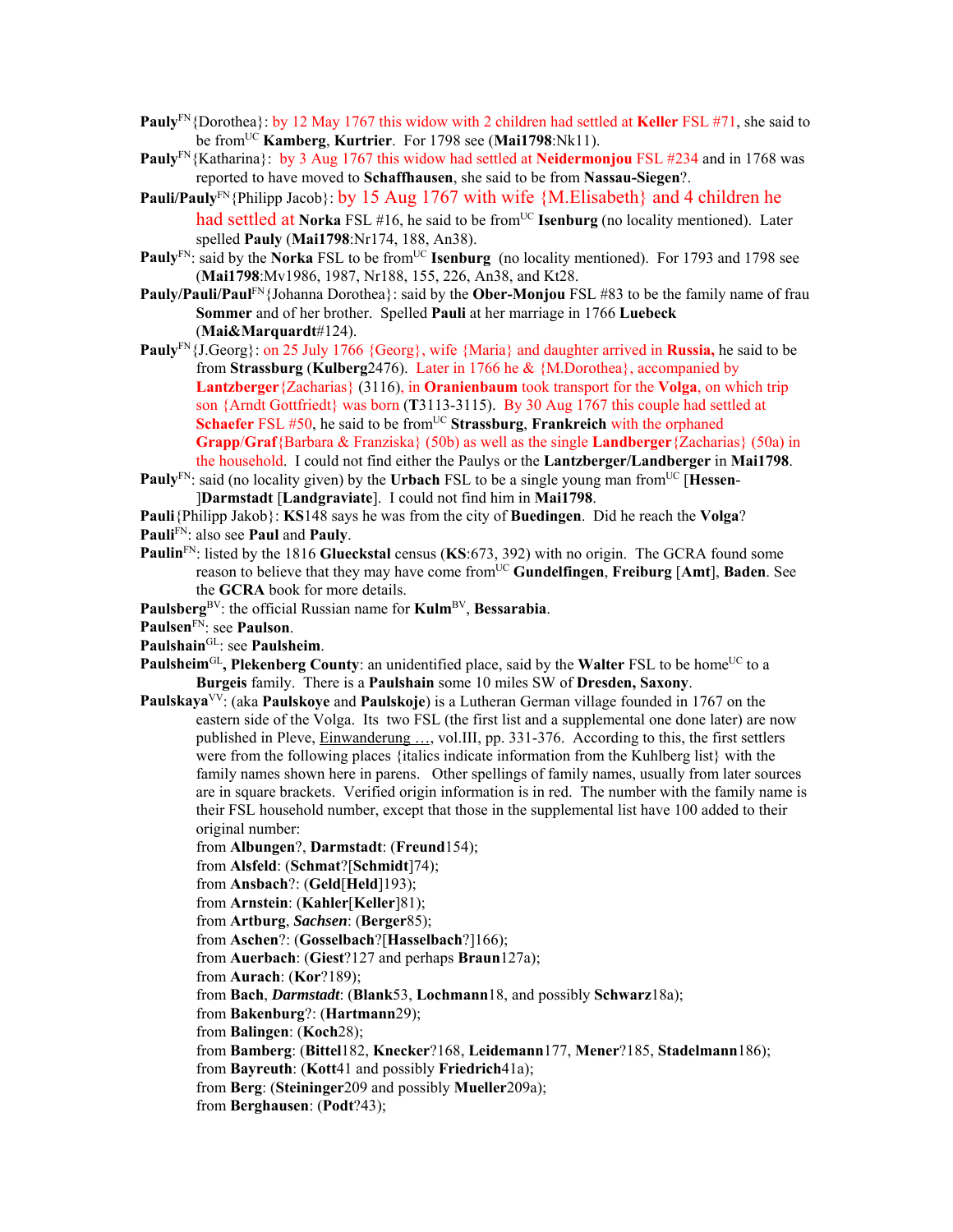from **Berlin**: (**Blank**167, **Michelis**176, **Mont**?[**Mundt**]15); from **Berlt**?, **Darmstadt**: (**Hahn**170); from **Berneburg**?: (**Grasshof**133, and possibly **Golop**[**Golob**]133a); from **Berolzheim**: (**Damwolf**196); from **Beuna**: (**Pottof**?200, and possibly **Sahlman**200a); from **Binningen**?, *Pfalz*: (**Meier**113); from **Bischberg**: (**Martin**211); from **Bischofsheim**?, *Darmstadt*: (**Schreiber**10); from **Bitterfeld**: (**Blum**202); from **Blankenstein**, *Hessen*: (**Lehmann**110); from **Blauenthal**, **Kotteritz**: (**Bachmann**[**Buxmann**]13); from **Boedefeld**: (**Reichert**01); from **Borgatfeld**?, *Darmstadt*: (**Mesing**[**Messin**]201); from **Born**: (**Gerke**?66, **Millner**[**Mueller**]68); from **Borstorf**?: (**Musch**?136); from **Braunfels**: (**Maurer**72 and possibly **Urdam**[**Urban**]72a); from **Breitenbach**: (**Grass**125); from **Breslau**: (**Sartenbach**144); from **Bromskirchen**: (**Bonaker**76); from **Bruecken**?, *Dessau*: (**Bergmann**55, and possibly **Heinrich**56); from **Buchenrod**, *Darmstadt*: (**Misler**[**Missler**]45); from **Burg Gemuenden**: (**Senk**?[**Seng**]224); from **Dansenberg**?, **Pflaz**: (**Meier**184); from **Darmstadt**: (**Ammenheuser**[**Amenheiser**, **Amenheuser**]61, **Dortmann**[**Dortman**]102); from **Dengkofen**: (**Bartel**89); from **Dessau**: (**Balzer**29, **Frank**58, **Jersch**65, **Kohlmann**59, **Wartmann**5 and possibly **Boxhorn**[**Gonohorn**]12a,26a,58a); from **Dielmel**?, **Paderborn**: (**Mene**[**Menet**]220); from **Eching**: (**Spahnnagel**[**Spahn**]235); from **Edlendorf**: (**Bohn**150); from **Elbenrod**: (**Erlenbach**51); from **Elbersdorf**: (**Herrmann**62); from **Ellbrunn**?, *Pfalz*: (**Lichtenstein**?192); from **Eltman**?: (**Long**?197); from **Elz**: (**Tersich**?198); from **Elzhausen**?, *Hessen*: (**Deckert**157); from **Emmershausen**: (**Hardt**14); from **Enzheim**: (**Kopen**?[**Kopstin**?]124); from **Eppenrod**: (**Karl**38, and possibly **Knoll**38a); from **Erbach**: (**Retich**?108); from **Erlbach**: (**Beckel**?179); from **Eversdorf**: (**Kraemer**206); from **Falkenstein**: (**Schweitzer**120); from **Fell**: (**Schneider**63, and possibly **Henicke**[**Genicke**?]63a); from **Fell**, *Darmstadt*: (**Dietzel**[**Dietz**]225); from **Frassdorf, Dessau**: (**Wede**31); from **Freienried**: (**Reisch**?155); from **Frieberg**: **Sterzar**?[**Steltz**??]42,; from **Friedberg**: (**Lempe**21 and possibly **Stelz**[**Steltz**]21a); from **Fuchsberg**: (**Glaser**205); from **Fuerstenberg**?: (**Karnttecher**?194); from **Fuerth**?, *Darmstadt*: (**Best**199); from **Ganerin**?, *Darmstadt*: (**Dorn**54 and possibly **Kraft**54a); from **Gasteheim**: (**Wolter**?[**Walter**]50);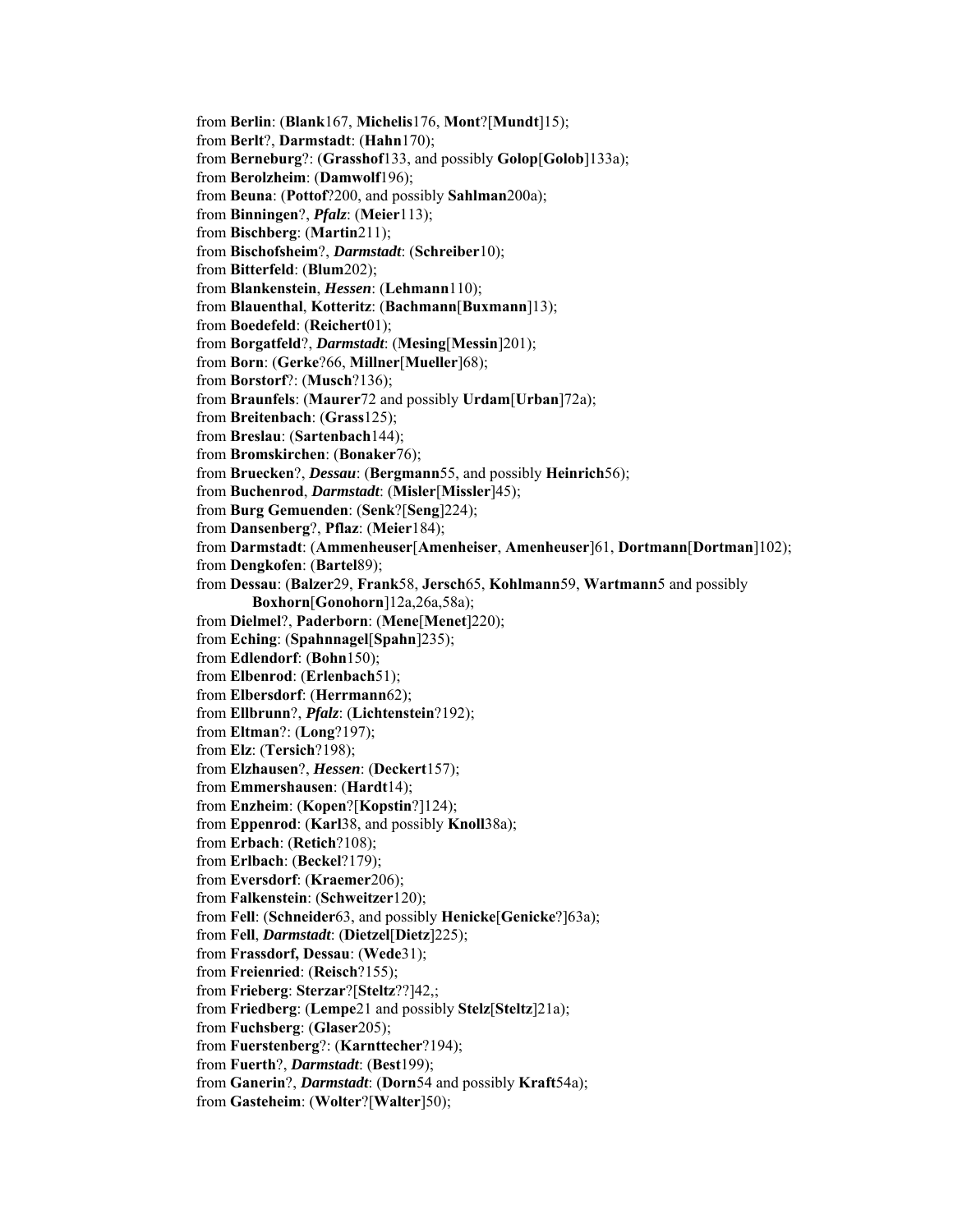from **Geiselwind**?, *Bamberg*: (**Holzleitner**178); from **Geldersheim**?: (**Weiseise**?70); from **Genchel**?: (**Michel**83); from **Genderkingen**?: (**Dom**86); from **Gettorf**?: (**Klaus**22); from **Giessen**: (**Felsing**[**Feltsing**/**Feltz**]44); from **Gotha**: (**Birner**?90); from **Grasemeuchen**?, **Mainz**: (**Neubert**[**Neipert**]87); from **Griesbach**: (**Schmidt**161); from **Grossen Buseck**: (**Damm**162, **Meier**151, **Pabst**114, **Schmidt**156, **Simon**153, and possibly **Folnis**1156a); from **Gruenenbach**?: (**Erb**119); from **Haesen**?: (**Hassenkampf**141); from **Hallberg**: (**Birkner**210); from **Halle**: (**En**[**Enicke**?]208, **Opitsc**[**Apiz**?]234); from **Hamburg**: (**Schmitter**[**Schlitzer**?]227, **Schulz**172, **Stark**[**Starck**]19); from *Hanau*: (**Egler**?124a); from **Hanau**: (**Emmerich**[**Emich**??]118; from **Herzhausen**: (**Unterberg**79); from **Hirschfeld**, *Hessen*: (**Hoffmann**34); from **Hof**: (**Heilmar**?[**Geilmar**?]181); from **Hohenfriedeberg**, **Schlesien**: (**Klaus**218); from **Hohensiedel**: (**Steinwasser**142); from **Hohnstedt**: (**Nackel**?37); from **Holstein**: (**Rotenburg**171); from **Holzheim**: (**Zimrot**?[**Simrod**?]71, and possibly **Beyer**?71a); from **Homburg**: (**Markgraf**9); from **Hoschwelt**?, *Wittenberg*: (**Beck**174); from **Ichtebeck**? **Amt**: (**Emich**122); from **Illenau**?: (**Lenk**3 and possibly **Sonnengruen**3a); from **Jessnitz**, **Dessau**: (**Just**[**Jost**]47,48,49); from **Kaderhein**?, *Erbach*: (**Spener**?109); from **Katzenbach**: (**Mueller**160); from **Kernbach**: (**Mai**213); from **Kerzenheim**: (**Heinrich**159); from **Kettenbach**?, *Runkel*: **Bunder**[**Bender**?]130); from **Kinterchener**?, **Bamberg**: (**Fau**190, and possibly **Mecker**190a); from **Klingbach**: (**Schnet**[**Schnepp**]129); from **Koenigsberg**: (**Schwert**11); from **Kolba**: (**Guenter**[**Guenther**]84; from **Kronshausen**?, *Darmstadt*: (**Traeger**121); from **Kulm**, *Ansbach*: (**Hermann**191); from **Kuttendorf**?: (**Baum**229); from **Langenstein**: (**Rickes**?[**Rines**?]112); from **Lauterbach**: (**Mueller**20); from **Ledener**?, *Darmstadt*: (**Prefried**?106); from **Leeort**: (**Schmidt**230); from **Leipzig**: (**Warth**231, **Wendenhammer**33, and possibly **Werner**33a); from **Lembach**, *Darmstadt*: (**Vollert**?116); from **Lembach**, **Darmstadt**: (**Holgart**[**Voelkart**]117); from **Leniter**?: (**Kwimbach**[**Qwimbach**?]62); from **Leusel**: (**Albach**69,88, **Lerg**[**Lerch**?]2, **Langweiler**?212); from **Lochowittig**?, **Pfalz**: (**Reger**195); from **Lohr**: (**Krach**[**Kracht**]214);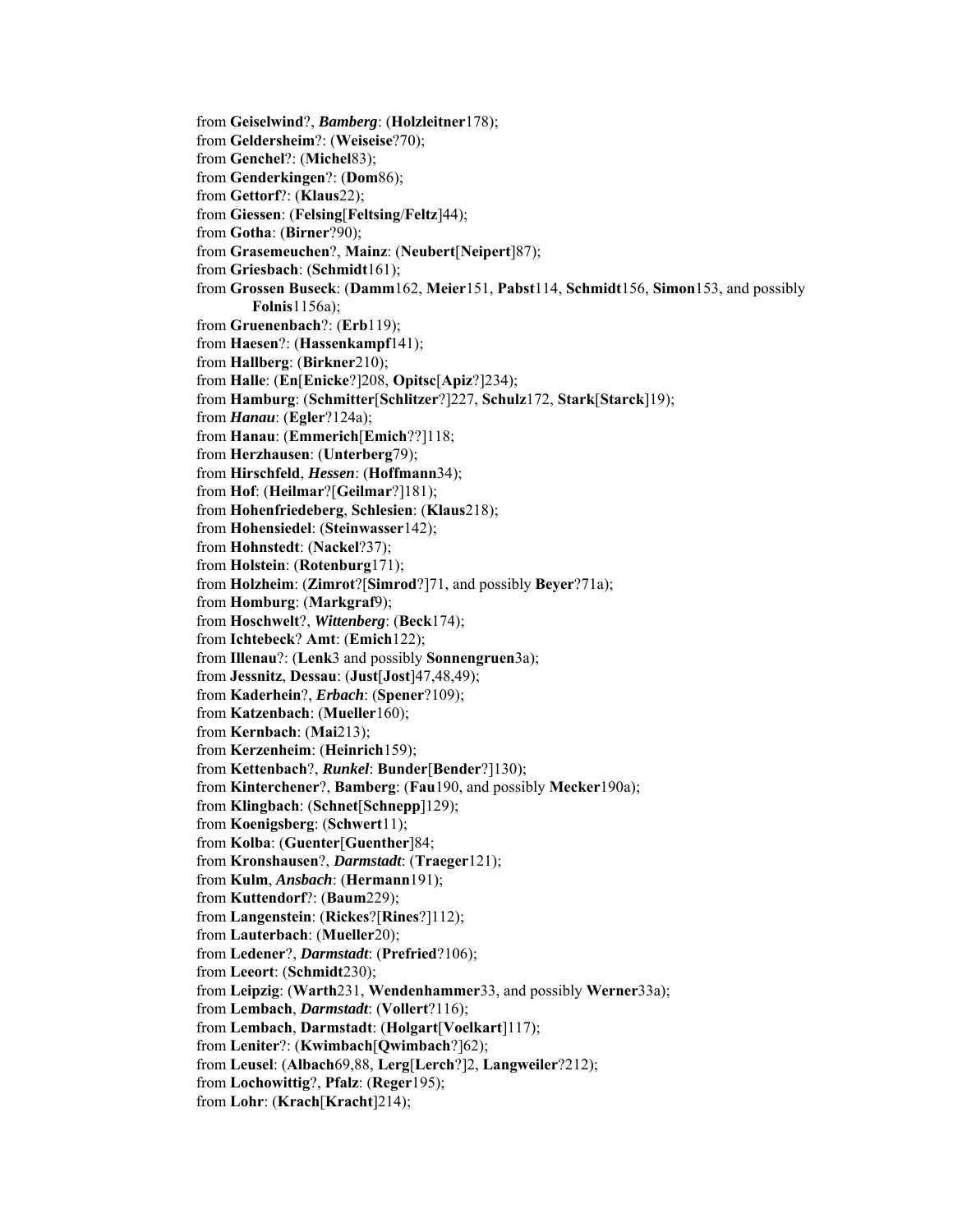from **Marburg**: (**Schneider**216, and possibly **Lindeman**216a); from **Marburg**, **Hessen**: (**Kichler**?75); from **Maschbach**?: (**Widlein**?138); from **Mecklenburg**: (**Herr**173); from **Meiling**: (**Fros**?228); from **Mibiu**?: (**Peter**60, and possibly **Enrander**?60a); from **Mockritz**: (**Mettig**?[**Mettich**]132); from **Morsbach**?: (**Nau**215); from **Nabugen**?, *Hanau*: **Herbert**128); from **Naderili**?: (**Schiefferstein**73); from **Nassau-Usingen**: (**Muf**?36); from **Nenger**?, *Darmstadt*: (**Damm**39); from **Nesslach**?, *Schwaben*: (**Strauss**180); from **Neuensien**?: (**Hahn**126); from **Neumann**?, **Pfalz**: (**Bauer**183); from **Oberrohn**, *Riedesel*: (**Aitrich**[**Dautrich**?]222); from **Offenbach**: (frau **Felsing**44); from **Oppenrod**, **Darmstadt**: (**Hahn**163, and possibly **Fink**163a); from **Ostheim**: (**Strauss**169); from **Petersburg**, **Russia**: (**Walachowski**17); from **Pilow**?, *Halle*: (**Wolter**12, and possibly **Gonohorn**?[**Boxhorn**]12a); from **Rackith**: (**Ensler**137); from **Rassnitz**: (**Wiesner**131); from **Raubach**: (**Schult**?[**Schuld**]77); from **Rauschenberg**, *Hessen*: (**Katzenbach**164 and possibly **Schmidt**164a); from **Reichenbach**: (**Elchner**143); from **Ren**?, **Hannover**: (**Kind**101); from **Reuden**: (**Fendrich**?35); from **Riesa**: (**Reflink**[**Riffling**]165); from **Romrod**: (**Belerg**?6, **Giltscher**?[**Hiltscher**?]4, **Schmidt**8); from **Romrod**?: (**Merkel**223, **Rau**226); from **Romrod**, *Darmstadt*: (**Kalbfleisch**64); from **Rottau**: (**Emich**123); from *Runkel*: (**Dietrich**115, and possibly **Hillegbich**?115a); from **Saalfeld**: (**Heisner**16); from **Sachsen**: (**Schrenz**?149a, **Wiedemach**?175); from **Salzberg**: (**Lange**[**Lang**]188); from **Sankt Goar**: (**Pfeifer**233); from **Saubach**: (**Schulz**145); from **Schoenburg**: (**Bielmann**134); from **Schwarzbach**, *Elsass*: (**Urich**?187); from **Schwerin**: (**Balart**?207, **Scharlot**?[**Scharlipp**]46); from **Schwindeberg**?: (**Machleit**104); from **Seeheim**?: (**Wiltheis**149); from **Snetning**?: (**Hill**139); from **Staufenberg**: (**Volk**103); from **Steinbach**: (**Schmidt**146); from **Steinbach**, *Darmstadt*: (**Horn**152, **Schneider**147); from **Stieg**?, **Schwaben**: (**Scheidmueller**232); from **Stuperrot**?, *Darmstadt*: (**Walter**219); from **Thueringen**: (**Schumann**24); from **Treis-an-der-Lumda**?: (**Schlar**217); from **Usingen**: (**Ritzer**?32, **Wagner**27, and possibly **Schnell**27a); from **Usingen**, *Runkel*: (**Weil**135);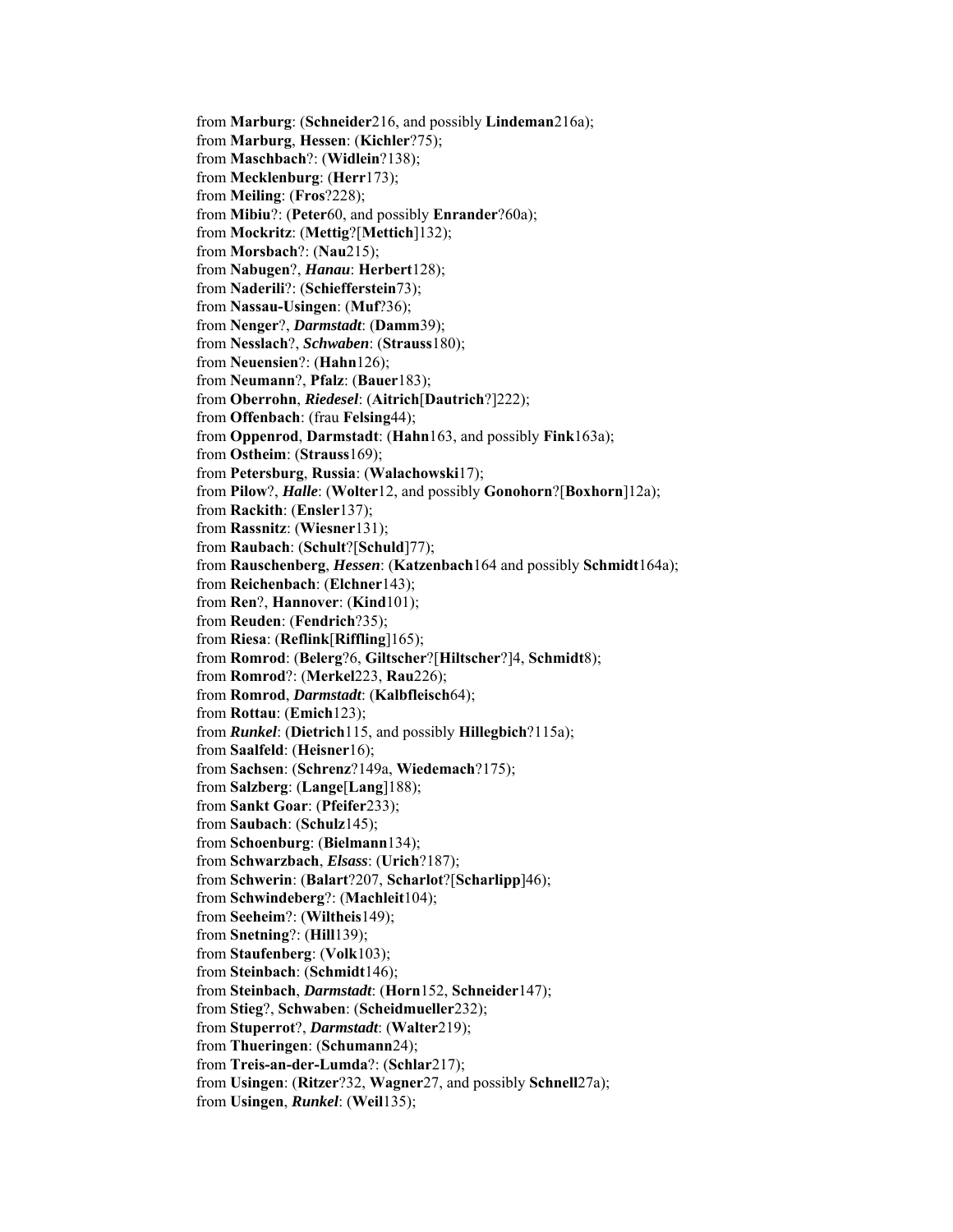from **Wachbach**: (**Wittig**148, and possibly **Stein**148a);

from **Wald-Michelbach**: (**Hirsch**[**Hersch**]203);

from **Wallendorf**?, **Dessau**: (**Schneider**25);

from **Wemelik**?, *Perlburg?*: (**Hogen**?158);

from **Wendeburg**?: (**Schlamberg**?67);

from **Wepblank**?: (**Stitz**?40);

from **Werbach**: (**Roerich**[**Roehrig**]30, and possibly **Schade**30a);

from **Wertizhausen**?: (**Petri**221);

from **Wien**: (**Meier**140);

from **Wiesbaden**: (**Hammel**80);

from **Wittenborn**, *Hessen*: **Eif**107);

from **Zeitz**: (**Lehmann**7, and possibly **Winterburger**?[**Winterberg**]7a);

- from **Zerbst**: (**Kohlmeier**[**Kohlmann**]52, **Milling**57, **Petsch**23, **Schulz**78, **Seiftenberg**?50a, and possibly **Lobes**[**Lopes**]78a);
- from **Zigeser**? (**Peise**?204, and possibly **Machelmann**204a);

from **Zwingenberg** (**Bischoff**105, **Seltzer**111, and possibly **Weiner**105a, and **Mueller**111a). Paulskoje<sup>VV</sup>: a variant of **Paulskaya**<sup>VV</sup>.

**Paulskoye**VV: a variant of **Paulskaya**VV.

**Paulson**<sup>FN</sup>: said by the **Boregard** FSL to be from<sup>UC</sup> Cappel. Spelled **Paulsen** in 1798 (Mai1798:Er07). **Pauly**: go to **Pauli**.

**Paustan/Bastian/Paustian/Paustin/Baustin**FN{J.Friederich}: Lutheran fromUC either [**Kur**-]**Sachsen** (on the **Brandenburg**ian border), or **Kurpfalz**, arriving at **Flensburg, Schleswig Royal Duchy** in May 1762. With his **Sparberger** wife {M.Dorothea Louisa} and 3 children he deserted the Danish colonies in May 1765 (**EEE** p.545). By April 1766 they were settled in **Fischer** FSL #30 which said he was from<sup>UC</sup> Asnes?, **Brandenburg**. The family name was spelled **Bastian** in 1798 (**Mai1798**:Fs28).

**Paustian** FN: see **Paustan**.

**Paustin** FN: see **Paustan**.

**Pavel/Paul**FN{Eva M.}: according to a **Luebeck** ML this widow married **Mueller**{Konrad} in 1766; by 1767 this couple was in **Kano** (**Mai&Marquardt**#175). In the **Kano** FSL #78a her daughter's family name was given as **Paul**, not **Pavel**.

**Pawlagau**(?)<sup>GL</sup>, **Hanau**: an unidentified locality, said by the **Kraft** FSL to be home<sup>UC</sup> to a **Herdt** family.

**Pawlowski**{Jacob+w+2c}: **Kulberg**38 said they were from<sup>UC</sup> Schoeningen. Not found in **T** or in any published FSL.

**Paxale**FN: said by the **Franzosen** FSL to be from<sup>UC</sup> Mil<sup>2</sup>, Polian<sup>2</sup>. Spelled **Pasqual** in 1798 when the maiden name of frau Pasqual is given as **Ivanova** (**Mai1798**:Fz36,33, Hn15, Rt35).

- **Pazold/Paetzold/Patzel/Bazel**(Friedrich}: married **Fessel**{Elisabeth} in **Rosslau** 31 March 1766 (**Mai&Marquardt**#882). **KS**148 had **Paetzold** , and by mistake, 1765; a second entry there said the was from **Quellendorf, Dessau**. **Patzel**{Friedrich & Catharina} arrived in **Russia** 4 July 1766, he said to be fromUC **Dessau** (**Kulberg**1428). Later in 1766 {Friedrich & Christiane} took transport in **Oranienbeum** for the **Volga**; a child was born and died enroute (**T**5655-5657 ). Before 7 June 1766 **Bazel**{Friedrich & Elisabeth} and 1 infant had settled at **Orlovskaya** FSL #55, he said to be from<sup>UC</sup> Wallendorf?. In 1798 Patzel{Friedrich & wife **Fezer**{Katharina} were still in **Orlovskaya** (**Mai1798**:Or32). (**Mai&Marquardt**#518).
- **Pea**FN: according to the **Grimm** FSL there was a single young Pea man living with a young **Schroeder** couple from **Gelnhausen** in which the young wife was also a Pea.

- **Pech**{Joh.}: and wife {A.Maria} were witnesses at the 21 May 1766 **Woehrd** wedding of **Wolff** & **Stark**  (**Mai&Marquardt**#811).
- **Peddert**<sup>GL</sup>: an unidentified place said by the **Buedingen** ML to be home<sup>UC</sup> to a **Prunck** woman who married in 1766 a **Siebenlist** man; later that year this couple was in **Doenhof**; Stumpp says she was fromUC **Pettert** or **Pottert** (**Mai&Marquardt**#518).
- **Pegau**, [**Kur**-]**Sachsen**: is 22 km SSW of **Leipzig** city and was said by the **Stahl-am-Tarlyk** FSL to be home<sup>UC</sup> to **Hassel** and **Lehmann** families, and possiblyto the **Eshouf**? orphan boy.

**Pea**FN: also see **Bra**.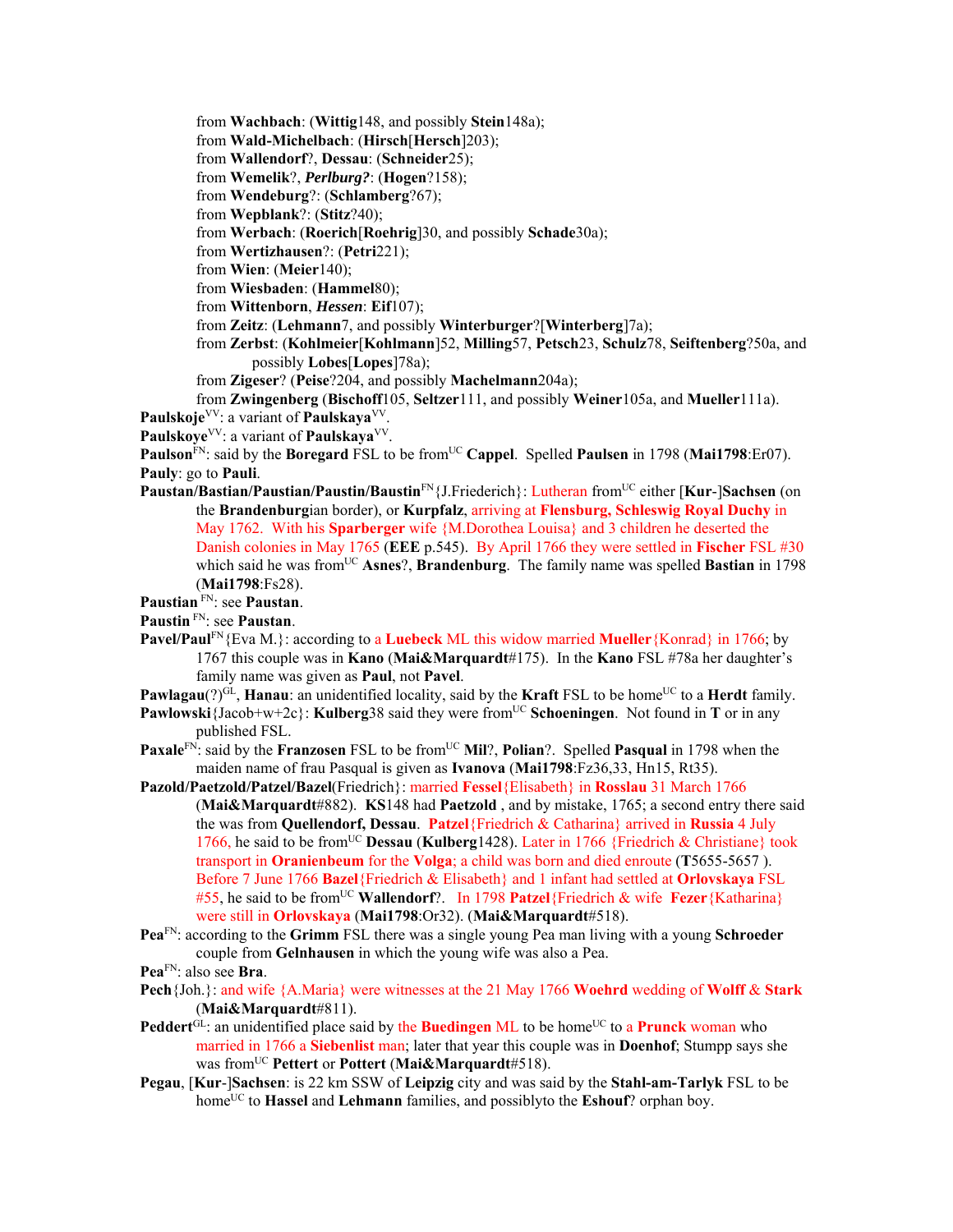**Pegnitz**: is 21 km SSW of **Bayreuth** city.

**Pehr**?FN: said by the **Rohleder** FSL to be from<sup>UC</sup> **Speyer**, [Bishopric? or Imperial City?]. Could this family name be **Baer**?

**Peik**FN: see **Piek**.

- **Peil**FN: said by the **Graf** FSL to be from<sup>UC</sup> **Mannheim, Kurpfalz**.
- **Peil** FN: said by the1798 **Hildmann** census be the maiden name of frau **Mueller**{Johann} (**Mai1798**:Hd19).
- **Peil**FN: said by the **Holstein** FSL to be from<sup>UC</sup> **Bietlingen**(?).
- **Peil**FN: said by the **Louis** FSL to be from<sup>UC</sup> Bitsch, **Lothringen**. In 1798 the family name was sometimes spelled **Beil** (**Mai1798**:Mv1574).
- **Peiler/Pfieler** {J.Philipp}: left<sup>UC</sup> **Menzingen**(?), part of a holding of Baron von Menzingen, **Kraichgau Knightly canton**, **Swabian Knights Circle**. In 1764 together with **Sigward**{Michael}and others he tried to escape from **Denmark**, but was caught and jailed (**EEE** p.546). By May 1765 he and his family had settled in **Holstein** FSL #12 which said he was from<sup>UC</sup> **Meinzing**(?).
- Peiller(spelling?): KS:82 and nnn148 say this party of 3 from<sup>UC</sup> Schellbrunn-Schellbronn (Stumpp says this was near **Pforzheim** in **Bavaria**) in 1764 was sent on to the **Saratov** area as part of the group of colonists transported under the command of Captain Paykul and Cornet Rehbinder. I have not found them in any published FSL.
- Peise?FN: said by the Paulskaya FSL to be from<sup>UC</sup> Zigeser? with a Machelmann stepson in the household. I could not find this family in the 1798 Volga censuses.
- **Pek**FN: see **Beck**{Heinrich}.
- **Pekach**?, **Wuerzburg** [Bishopric]: an unidentified place said by the **Seelmann** FSL to be home<sup>UC</sup> to a **Hoffmann** family.
- **Pekar**FN: said by the **Kamenka** FSL to be from<sup>UC</sup> **Kurpfalz** (no locality mentioned). I cannot find this family in the index to the 1798 censuses.
- **Pekheisen**?FN: see **Bettheusen**.
- **Pelcher**{Anton Martin}: son of {Alexander J.} of<sup>UC</sup> Stralsund married **Klepfler**{A. Elis.} in **Woehrd** 7 May 1766 (**Mai&Marquardt**#805). Not found in any later source.
- **Pelletier**FN: said by the **Koehler** FSL to be fromUC **Esse**?, **Frankreich**. The family name was spelled **Bollender** in 1798 (**Mai1798**:Kl35).
- **Peltz**FN: said by the 1798 **Schuck** census to be the maiden name for frau **Reigenborn** (**Mai1798**:Su4). **Peltz**FN: also see **Beltz.**
- **Pemsel**FN: said (no locality mentioned) by the **Brabander** FSL to be from<sup>UC</sup> **Ulm**. I could not find this family name in the 1798 censuses.
- **Penner**<sup>FN</sup> {Davit}: said by the **Orloff** FSL to be from<sup>UC</sup> **Ohrlofff**, **Tiegenhoff** Amt.
- **Penner**<sup>FN</sup> {Johann}: said by the **Orloff** FSL to be from<sup>UC</sup> **Wieckerau**, **Elbing**.
- **Pensel**FN: was a pastor in **Glueckstal**; said in his(?) book to be from<sup>UC</sup> **Sulza**, **Thueringen**; see the **GCRA** book for detail.
- **Penshausen**<sup>GL</sup>, Sachsen: an unidentified place said by the **Katharinenstadt** FSL to be home<sup>UC</sup> to a **Volk** family. There is a **Benshausen** some 21 miles SSW of **Gotha** city.
- **Pentmainz**( $?$ )<sup>GL</sup>, **Boehmen**: an unidentified place said by the **Katharinenstadt** FSL to be home<sup>UC</sup> to a **Schlister** family.
- **Penzlin**<sup>GL</sup>, Mecklenburg: said by the **Boaro** FSL to be home<sup>UC</sup> to **Mann**, **Zibarius**?, and possibly **Bierd** families. There is one Penzlin 45 miles SE and one 39 miles S of **Rostock** city.
- **Pep**FN: see **Pepper**.

**Pepe**FN: see **Pepper**.

- **Pepel**?FN: said by the 1798 **Reinwald** census to be the maiden name of frau **Meinhard** (**Mai1798**:Rm26). **Pepel**FN: see **Bepler**.
- **Pepper**<sup>FN</sup>: said by the **Bauer** FSL to be from<sup>UC</sup> **Alzey**, **Kurpfalz**. In 1798 spelled **Beb**, **Pep**, **Pepe** and **Peps**? (**Mai1798**:Br39, Bz23, Hs23).

**Peps**? FN: see **Pepper**.

**Per**?FN: said by the **Katharinenstadt** FSL to be from<sup>UC</sup> **Rosslau, Anhalt-Zerbst**.

**Perchert**FN: see **Bermet**.

**Periojany Chutor** BV: was an estate near **Borodino, Bessarabia**.

**Perlburg**GS: I can find no country by this name. There was a town in **Kurbrandenburg** called **Perleburg**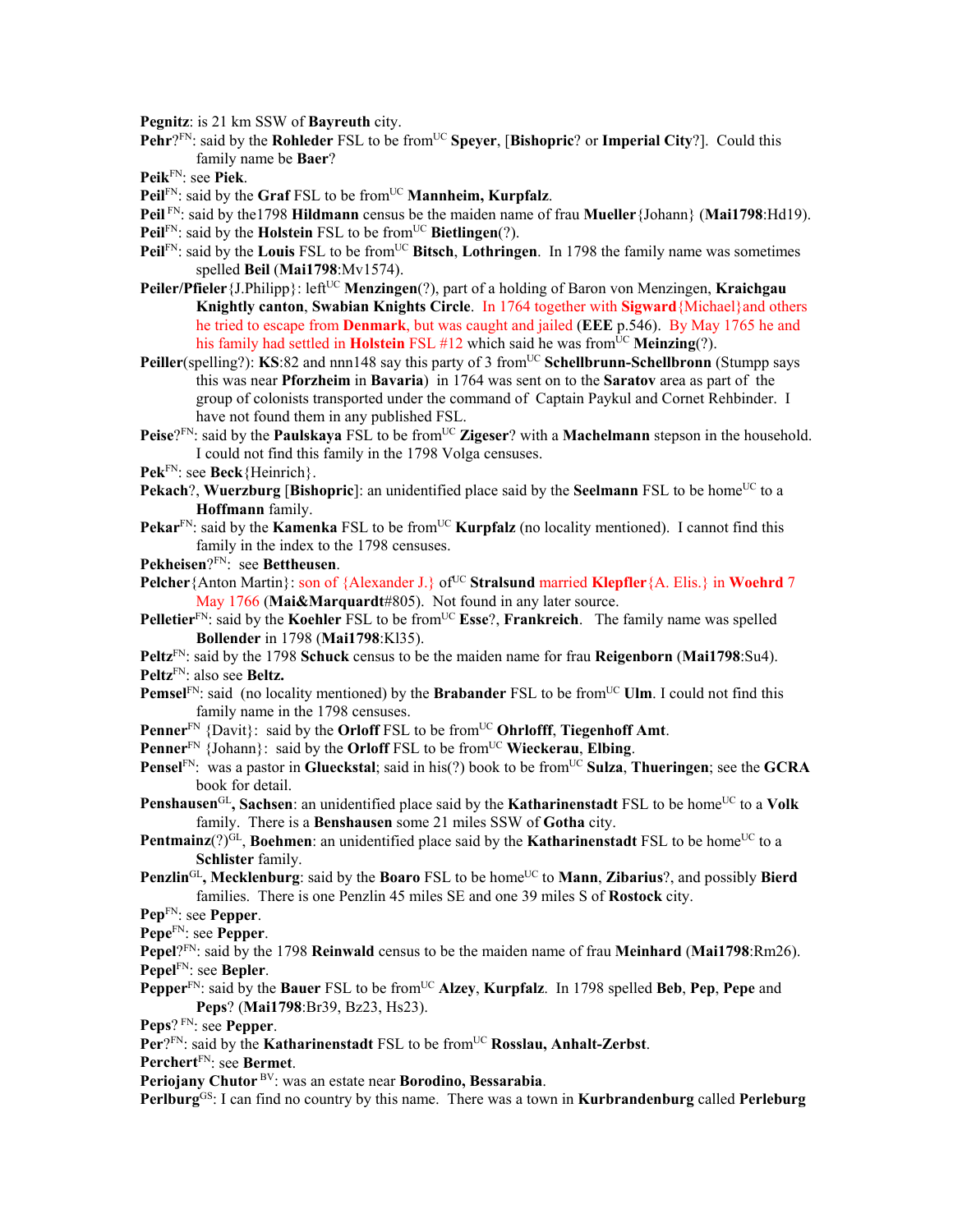halfway between Hamburg and Berlin.

- **Perleburg**GL: see **Perlburg**.
- **Perlenburg**<sup>GL</sup>: an unidentified place said by a **Friedberg** ML to be home<sup>UC</sup> to a **Wetter** man who married in 1766 a **Nicodemus** woman; by 1767 the couple was in **Kukkus** (**Mai&Marquardt**#348).

**Perling...?, Schwaben:** an unidentified place said by the **Warenburg** FSL to be home<sup>UC</sup> to a **Koch**{J.Georg} family.

- **Perman**FN: see **Bermann**.
- **Permann**FN: see **Bermann**.
- **Pernartitz**GL, **Sudetenland**: see **Bernartice**, **Boehmen**.
- **Perrmann**FN: see **Bermann**.
- **Person** FN: said by the **Franzosen** FSL to be from<sup>UC</sup> **Frankreich** (no locality mentioned). I could not find this family in the 1798 Volga censuses.
- **Person**<sup>FN</sup>: said by the **Goebel FSL** to be from<sup>UC</sup> **Pout-auz-Moines**(?), **Frankreich**. Later spelled **Berson** (**Mai1798**:Gb39).
- **Pertel**FN: not found in an FSL but was in the 1775 **Grimm** census #29. Spelled **Bartel** in 1798 (**Mai1798**:Gm10).
- **Pertsch/Baertsch/Bersch**FN{J.Georg}: a retired Prussian soldier, his wife and five children left **Fraenkisch-Crumbach** in 1766 for Russia, where they settled in **Neu-Saratowka**; they were said earlier to have been settled for a time in **Erlau** [sic for **Erbach County**?]; also spelled **Baertsch** (**Gieg1 &** (**Mai&Marquardt**#1268). He was godparent at the 8 June 1766 baptism of **Schaefer** {M.Elisabeth} daughter of {G.Philipp} and his wife {E.Cather.}

(**Mai&Marquardt**#1209). On 31 July 1766 **Bersch**{Georg}, his wife {Susanna} and 4 children arrived in **Russia**, he said to be from<sup>UC</sup> Grumbach (Kulberg2865).

- **Peskovatka**<sup>VV</sup>: a variation of the Russian name for **Kolb**<sup>VV</sup>.
- Peskowatka<sup>VV</sup>: a variation of the Russian name for Kolb<sup>VV</sup>.
- **Pesternick**?<sup>GL</sup>, **Sachsen-Gotha**: an unidentified place said by the **Kano** FSL to be home<sup>UC</sup> to a **Mueller**{Christian} family.
- **Peter**FN{Bernhard}: with wife {Elizabeth} and 3 children he by 2 Aug 1766 had settled at **Cheisol** FSL #18, said to be fromUC **Bernkastel**, [**Kur-**]**Trier**. For 1798 see **Mai1798**:Ls36, 37.
- **Peter**<sup>FN</sup>{Johannes}: with wife {Margaretha} and 3 children (by his first wife), he by 2 Aug 1766 had settled at **Cheisol** FSL #17, said to be from<sup>UC</sup> **Bernkastel**, [**Kur-**]Trier. No further information.
- **Peter**{Peter}: with wife {Elisabeth} and son {Valentin} he arrived in **Russia** 15 Sept 1766. In 1788 with his **Winkler** wife {A.Elisabeth} and son he moved from **Kind** to **Beideck** (**Mai1798**:Mv1290). No further information.
- **Peter**FN{Kilian}: by 16 June 1766 with wife {Margaretha and 3 children he had settled at **Mariental** FSL #17, he said to be from<sup>UC</sup> Steinsberg. No further information.
- **Peter**<sup>FN</sup>{Michael}: a widower said by the **Paulskaya** FSL #60 to be from<sup>UC</sup> **Mibiu**? with an **Enrander**? stepdaughter in the household (#60a). No further information.
- **Peter**FN{Friedrich}: By 8 July 1767 he, wife {Magdalena} and a 1-year old had settled at **Schwab** FSL #14, he said to be fromUC **Rodenbach**. **KS**148 says he was from **Weissenhasel** near **Rotenberg**. I could not find members of this family in **Mai1798**.
- **Peter**{Anna}: a single Catholic, said to be from **Trier**, arrived in **Russia** 18 June 1766. No further information.
- **Peter**{Friedrich}: with wife {Catharina} and 2 daughters he arrived in **Russia** 12 Sept 1766, said to be from **Hessen** (**Kulberg**5523). With wife {Catharina E.} and 2 daughters in **Oranienbaum** took transport for the **Volga** on which trip the wife and daughters died (**T**1583-1586). No further information.
- **Peter**FN{Georg/J.Georg}: The **Buedingen** ML says {J.Georg} from **Burghuhn** married **Schaeffer**{A.Margaretha} 12 June 1766; KS**148** says he was from **Burghuan** near **Huenfeld, Hessen** and that he married a **Scheffer** woman (**Mai&Marquardt**#690). By 25 Aug 1766 {Johann}, wife {Margarethe} and brother {Peter} had settled at **Walter** FSL #43, said to be fromUC **Rudenkirch, Fulda**. **KS**148 has **Rothenkirchen**(?), **Fulda**. No further information.
- **Peter**{Maria Amalia/Amalie}: married **Kern**{Conrad} 29 July 1766 in **Luebeck** (**Mai&Marquardt**#121). **KS**128 has {Konrad} & {Martha Amalie}. He, wife {Emilia} and 5 children arrived in **Russia** 13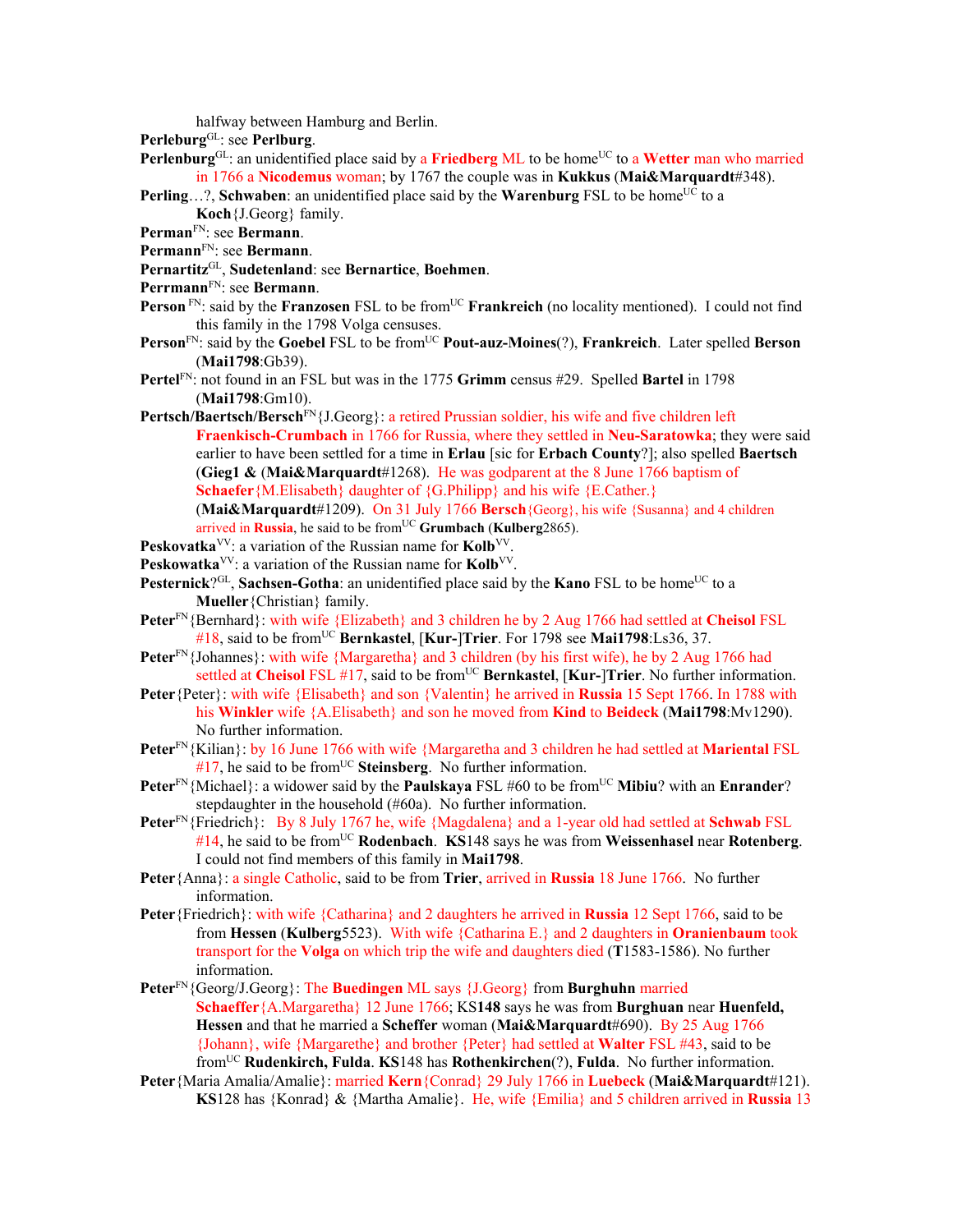Sept 1766, he said to be from<sup>UC</sup> **Pfalz** (**Kulberg**5903). Not found in any later source.

**Peter**: see also **Petri**.

- **Petergau**, **Brandenburg**, **Prussia**: an unidentified place which he **GCRA** found assoicated with a **Brand** family in 1800.
- **Peterheer**(?) $^{GL}$ , **Frankfurt-am-Main**: an unidentified place said by the **Dietel** FSL to be home<sup>UC</sup> to a **Busch** family.
- **Petermann**{Paul}: **KS**:82 and 148 say this party of 2 from<sup>UC</sup> Leipzig in 1764 was sent on to the **Saratov** area as part of the group of colonists transported under the command of Captain Paykul and Cornet Rehbinder. I have not found them in any published FSL.
- Peters<sup>FN</sup>{Johann & Anna}: catholics said **Kulberg0001** and the **Belowescher Kolonien** FSL to be from<sup>UC</sup> **Danzig**.
- Peters<sup>FN</sup>: said by the **Jost** FSL to be from<sup>UC</sup> **Hallsbyn**?, **Daenmark**. I could not find this family in the 1798 Volga censuses.
- Peters<sup>FN</sup>: said by the **Katharinenstadt** FSL to be from<sup>UC</sup> **Nassau-Weilburg** (no locality mentioned).
- **Peters**FN: said by the **Warenburg** FSL to be from<sup>UC</sup> **Analom**?. I could not find this man in **Mai1798**.
- **Petersburg**<sup>GL</sup>: an unidentified place said by the **Galka** FSL to be home<sup>UC</sup> to a **Hirsch** family. This could have been St. Petersburg in Russia where many Germans were living at the time, or it could have been a Petersburg or Petersberg in Germany or the Netherlands.
- **Petersburg, Russia**: is St. Petersburg and was said by the **Paulskaya** FSL to be home<sup>UC</sup> to a **Walachowski** family.
- **Petersburg, Russland**: is St Petersburg and was said by the **Rosenheim** FSL to be home<sup>UC</sup> to frau **Gogorscht**. Said by the **Schulz** FSL to be home<sup>UC</sup> to a **Mattern** family.
- **Petersen**<sup>FN</sup>: said by the **Enders** FSL to be from<sup>UC</sup> **Kopenhagen, Daenemark**. The family name in 1798 was spelled **Peterson** (**Mai1798**:Mv535).
- **Petersen**<sup>FN</sup>: said by the **Enders** FSL to be from<sup>UC</sup> **Luebeck** (no locality given).
- **Petersen**{Anton}: **KS**:82 and 148 say this party of 2 from<sup>UC</sup> **Luebeck** in 1764 was sent on to the **Saratov** area as part of the group of colonists transported under the command of Captain Paykul and Cornet Rehbinder. I have not found them in any published FSL.
- **Petersen**<sup>FN</sup>: the wife of Herr Petersen of **Luebeck** was said by the **Enders** FSL to be from<sup>UC</sup> Bizau?, **Mecklenburg**.
- **Petersen**FN: said by the **Schwed** FSL to be the fatherless sons(?) of the widowed frau **Neumann**.
- Petersen<sup>FN</sup>: said by the Warenburg FSL to be from<sup>UC</sup> Kleinstadt, Holstein. Spelled Peterson in 1798 (**Mai1798**:Wr122) as well as **Petersen** (Wr20).
- **Petersen**{Christian}: left **Rostock, Mecklenburg** 18 Sept 1764, by 1March 1765 had been in **St. Petersburg** for six months, married no children, wants to go to **Saratov** (**Fond 383, file 42** pp.14- 15). I found no further record of them.
- **Petersfeld**<sup>GL</sup>, **Sachsen**: an unidentified place said by the **Katharinenstadt** FSL to be home<sup>UC</sup> to a **Wasmuth** family. There are two such in **Lower Saxony** W of **Bremen** city: one 37 miles WNW and one 27 miles WSW.
- **Petershagen**GL, **Tiegenhoff Amt**: is now Zelichowo, **Poland**, and was some 2.5 miles NNE of **Tiegenhoff** city. Said by the **Rosenort** FSL to be home<sup>UC</sup> to a **Bochmann** family.
- **Petershain**?<sup>GL</sup>: an unidentified place said by the **Shcherbakovka** FSL to be home<sup>UC</sup> to the **Reis** family. I found two Petershains both then in Kursachsen: one 14 km NE, and one 31 km NW, of **Bautzen** city.
- **Peterson**<sup>FN:</sup> said by the **Boregard** FSL to be from<sup>UC</sup> **Bassenheim**. I could not find this family in the 1798 Volga censuses.
- Peterson<sup>FN</sup>: said by the **Dreispitz** FSL to be from<sup>UC</sup> **Mark**?, **Holstein**.
- **Peterson**FN: also see **Petersen**.
- **Petersroth**<sup>GL</sup> an unidentified place said by the **Buedingen** ML to be home<sup>UC</sup> to the **Gebel** man who married in 1766 a **Kraus** woman from **Spielberg** (**Mai&Marquardt**:506). The **Messer** FSL had said he was from the state of **Isenburg**.
- **Peterstal**: this might be 5.5 km NE of **Heidelberg**(?), said by **Kulberg** to be home<sup>UC</sup> to the Reformed couple **Gottfried**{J.Christian+w}.
- **Petersberg**GL, **Kurpfalz**: said by the **Dietel** FSL to be home<sup>UC</sup> to a **Ordner** family. This might be